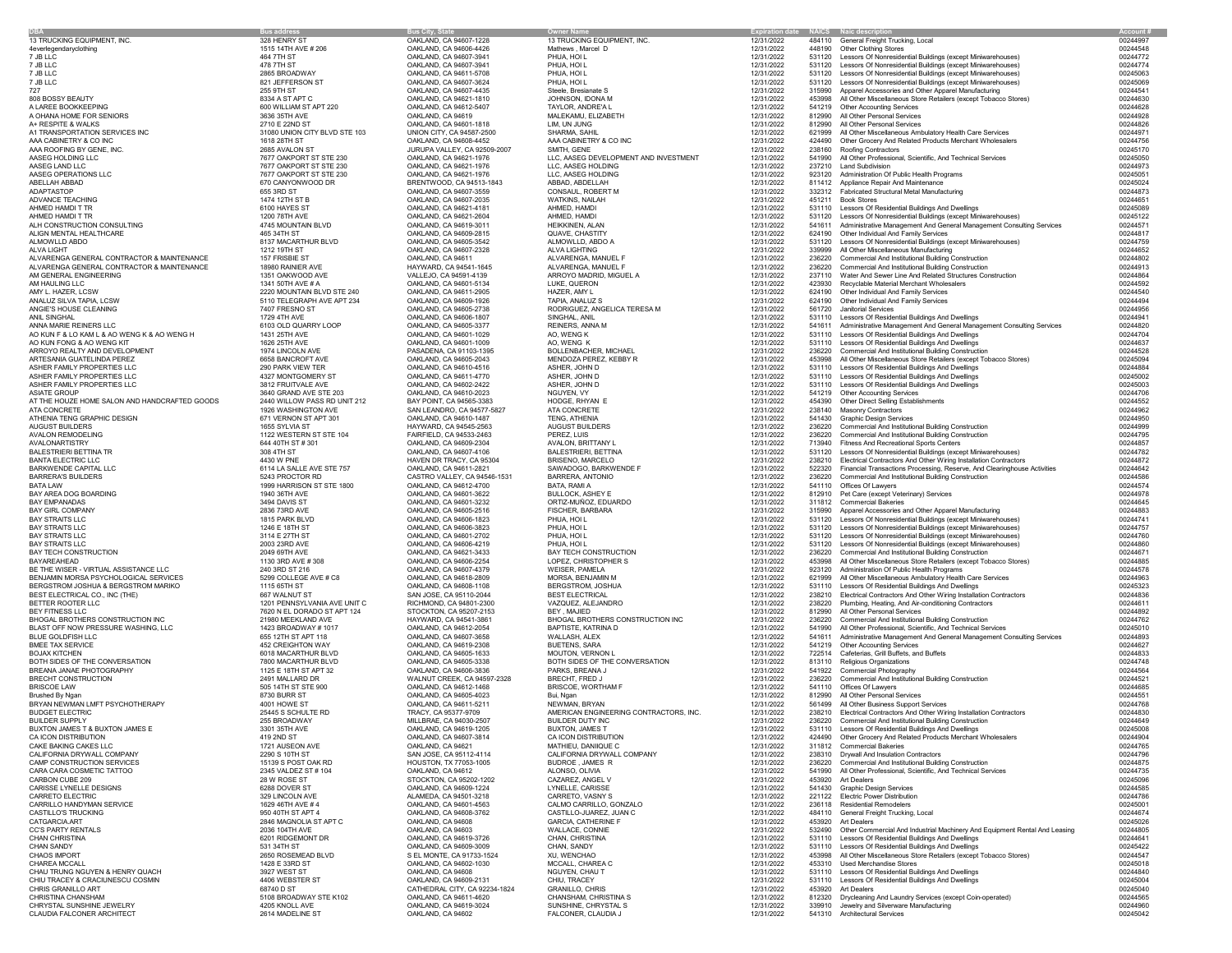| <b>COGENT BAY INC</b>                                                  | 1745 ENTERPRISE DR STE 106                         | FAIRFIELD, CA 94533-5838                                   | <b>COGENT BAY INC</b>                                       | 12/31/2022               |                  | 237210 Land Subdivision                                                                                                                                    | 00245093<br>00244579 |
|------------------------------------------------------------------------|----------------------------------------------------|------------------------------------------------------------|-------------------------------------------------------------|--------------------------|------------------|------------------------------------------------------------------------------------------------------------------------------------------------------------|----------------------|
| COLLABORATIVE SOLUTIONS CONSULTING<br><b>COLMEX INC</b>                | 41 RIO VISTA AVE UNIT B<br>5305 E 12TH ST # B      | OAKLAND, CA 94611-5320<br>OAKLAND, CA 94601-5622           | SAMUELSON, CATHERINE C<br><b>COLLMEX INC</b>                | 12/31/2022<br>12/31/2022 |                  | 541611 Administrative Management And General Management Consulting Services<br>484110 General Freight Trucking, Local                                      | 00245059             |
| COMMERCIAL SCAFFOLDING OF CA, INC                                      | 1451 LOVERIDGE RD                                  | PITTSBURG, CA 94565-2813                                   | COMMERCIAL SCAFFOLDING OF CA, INC.                          | 12/31/2022               | 238990           | All Other Specialty Trade Contractors                                                                                                                      | 00245065<br>00244516 |
| COMPLETE AQUARIUM SERVICE<br>COMYNS LLC                                | 2615 MACARTHUR BLVD<br>4444 ANDERSON AVE           | OAKLAND, CA 94602-3205<br>OAKLAND, CA 94619-1619           | TAO, YING<br>NICHOLLS, STEPHEN P                            | 12/31/2022<br>12/31/2022 | 561499<br>531110 | All Other Business Support Services<br>Lessors Of Residential Buildings And Dwellings                                                                      | 00245066             |
| CONFIDENCE CLUB                                                        | 55 SANTA CLARA AVE STE 220                         | OAKLAND, CA 94610-1375                                     | EKMAN, KATYA J                                              | 12/31/2022               | 541990           | All Other Professional, Scientific, And Technical Services                                                                                                 | 00244731             |
| CONNECT THE DOTS<br>CONSCIOUS GREENSCAPE                               | 8130 PLYMOUTH ST<br>2930 DOMINGO AVE #144          | OAKLAND, CA 94621-2330<br>BERKELEY, CA 94705-2454          | <b>CTD HOUSING INC</b><br>CARBALLOSA, VERENA M              | 12/31/2022<br>12/31/2022 | 541320           | 813110 Religious Organizations<br>Landscape Architectural Services                                                                                         | 00244738<br>00244668 |
| <b>CONSTANCE SALON</b>                                                 | 2345 VALDEZ ST STE 306                             | OAKLAND, CA 94612                                          | <b>BARANCO, HAILI A</b>                                     | 12/31/2022               |                  | 812112 Beauty Salons                                                                                                                                       | 00244815             |
| <b>COPPER PR &amp; STRATEGY</b><br>CORAL PROCESS ENGINEERING LLC       | 2901 MADERA AVE<br>8039 SHAY DR                    | OAKLAND, CA 94619<br>OAKLAND, CA 94605                     | <b>GUMS, KIANA</b><br>SHIRAZI, MEHDI                        | 12/31/2022<br>12/31/2022 |                  | 561499 All Other Business Support Services<br>541611 Administrative Management And General Management Consulting Services                                  | 00244926<br>00244646 |
| CORREA NANA J TR & CORREA NANA J                                       | 3435 LAGUNA AVE                                    | OAKLAND, CA 94602                                          | CORDANO, ALANA                                              | 12/31/2022               |                  | 531110 Lessors Of Residential Buildings And Dwellings                                                                                                      | 00244707             |
| COUNTING SALMON LLC<br><b>COVID CLINIC</b>                             | 237 OAKLAND AVE<br>7200 BANCROFT AVE               | OAKLAND, CA 94611-5528<br>OAKLAND, CA 94605-2403           | CHIEN, JENNIFER C<br><b>COVID CLINIC</b>                    | 12/31/2022<br>12/31/2022 | 621511           | 541219 Other Accounting Services<br><b>Medical Laboratories</b>                                                                                            | 00244648<br>00244949 |
| COX SUMMER ALEXIS & VELLA SHAUNNA LEIGH                                | 2211 COLOMA ST                                     | OAKLAND, CA 94602                                          | <b>VELLA, SHAUNNA</b>                                       | 12/31/2022               |                  | 531110 Lessors Of Residential Buildings And Dwellings                                                                                                      | 00244700             |
| CR CONSTRUCTION<br>CR LIMO SERVICE                                     | 4122 SANTA RITA RD<br>486 BLANCHE ST               | EL SOBRANTE, CA 94803-2305<br>HAYWARD, CA 94544-8028       | RODRIGUEZ, TERESA D<br><b>CR LIMO SERVICE</b>               | 12/31/2022<br>12/31/2022 | 236220           | <b>Commercial And Institutional Building Construction</b><br>812990 All Other Personal Services                                                            | 00244495<br>00244852 |
| CROOKED NEST                                                           | 856 AILEEN ST                                      | OAKLAND, CA 94608-2832                                     | SILVEY, CANDACE                                             | 12/31/2022               | 541430           | <b>Graphic Design Services</b>                                                                                                                             | 00244781             |
| <b>CROWNEDBYKRYS</b><br><b>CSHAFF COMMUNICATIONS</b>                   | 3210 DAVIS ST UNIT D<br>66 FAIRMOUNT AVE #411      | OAKLAND, CA 94601-2641<br>OAKLAND, CA 94611-5908           | MURPHY, KRYSTAL D<br><b>SHAFF, CHRISTINE</b>                | 12/31/2022<br>12/31/2022 |                  | 812112 Beauty Salons<br>517919 All Other Telecommunications                                                                                                | 00244539<br>00244732 |
| CULINARY EYE CATERING AND EVENTS                                       | 272 14TH ST                                        | OAKLAND, CA 94612-4011                                     | SILVA, JOHN                                                 | 12/31/2022               | 722320           | Caterers                                                                                                                                                   | 00244684             |
| D N HEATING AND AIR CONDITIONING                                       | <b>15 CASTLE CT</b>                                | BAY POINT, CA 94565-3109                                   | NAVARRETE, DAVID                                            | 12/31/2022               |                  | 811412 Appliance Repair And Maintenance                                                                                                                    | 00245091<br>00244532 |
| DAKOTA BLUE HAIR<br>DAVID GILL ARCHITECT, INC.                         | 644 40TH ST UNIT 306<br>440 GRAND AVE STE 250      | OAKLAND, CA 94609-2304<br>OAKLAND, CA 94610-5029           | REYES, DAKOTA B<br>GILL, DAVID                              | 12/31/2022<br>12/31/2022 |                  | 812112 Beauty Salons<br>541310 Architectural Services                                                                                                      | 00245055             |
| DC INDUSTRIES                                                          | 272 CAIRO RD                                       | OAKLAND, CA 94603                                          | <b>GUARDADO, SILVIA F</b>                                   | 12/31/2022               | 488490           | Other Support Activities For Road Transportation                                                                                                           | 00244809             |
| DECIBIO CONSULTING, LLC<br><b>DENCO SALES</b>                          | 2201 BROADWAY #3-102<br>55 S YUMA ST               | OAKLAND, CA 94612-3017<br>DENVER, CO 80223-1207            | CAVANAUGH, DAVID<br>TUBELITE DEN LLC                        | 12/31/2022<br>12/31/2022 | 424490           | 541611 Administrative Management And General Management Consulting Services<br>Other Grocery And Related Products Merchant Wholesalers                     | 00244867<br>00244994 |
| DESIGNBARBYLIZA                                                        | 3662 38TH AVE                                      | OAKLAND, CA 94619-2004                                     | LY, YUET F                                                  | 12/31/2022               | 453998           | All Other Miscellaneous Store Retailers (except Tobacco Stores)                                                                                            | 00244538             |
| DEVELOPING EDUCATIONAL APPROACHES FOR LIFE<br>DEVIN NIGH, LMFT         | 1901 HARRISON ST STE 1100<br>451 LEE ST APT 109    | OAKLAND, CA 94612-3648<br>OAKLAND, CA 94610-4798           | <b>JAMES WALKER</b><br>NIGH, DEVIN                          | 12/31/2022<br>12/31/2022 | 813110           | <b>Religious Organizations</b><br>624190 Other Individual And Family Services                                                                              | 00244522<br>00244563 |
| DIABLO CRIME SCENE CLEANERS INC.                                       | 11 SCOTS CT                                        | <b>WALNUT CREEK, CA 94596-5429</b>                         | <b>MCINTOSH, MARY L</b>                                     | 12/31/2022               | 561720           | <b>Janitorial Services</b>                                                                                                                                 | 00245056             |
| <b>DIASPORA ATELIER</b><br>DIG INSIDE OUT                              | 4301 MOUNTAIN VIEW AVE<br>3800 MOUNTAIN BLVD       | OAKLAND, CA 94605-1207<br>OAKLAND, CA 94619-1630           | PENN, CARDUM<br>MILLS, JETAUN                               | 12/31/2022<br>12/31/2022 | 453998<br>713940 | All Other Miscellaneous Store Retailers (except Tobacco Stores)<br><b>Fitness And Recreational Sports Centers</b>                                          | 00244686<br>00244821 |
| DISTRIBUTION MICAH LLC                                                 | 10450 FOOTHILL BLVD                                | OAKLAND, CA 94605-5110                                     | VELAZQUEZ, JESUS                                            | 12/31/2022               |                  | 424490 Other Grocery And Related Products Merchant Wholesalers                                                                                             | 00244987             |
| DJ EVENTS & ENTERTAINMENT LLC<br>DK & CO. BOUQUETS                     | 1706 E 20TH ST<br>2493 SAVANNAH CT                 | OAKLAND, CA 94606-4034<br>OAKLAND, CA 94605-3274           | LOPEZ AQUINO, YONY A<br><b>BRAZIEL-GREEN, DENISE K</b>      | 12/31/2022<br>12/31/2022 |                  | 512110 Motion Picture And Video Production<br>453110 Florists                                                                                              | 00244881<br>00244560 |
| DOWLING - 1200 EL CENTRO AVE RENTAL                                    | 1200 EL CENTRO AVE                                 | OAKLAND, CA 94602-1449                                     | <b>DOWLING, ROBERT E</b>                                    | 12/31/2022               | 531110           | Lessors Of Residential Buildings And Dwellings                                                                                                             | 00244903             |
| DREAMY SLEEPY TEEPEEZZZ<br>DT'S NEXT LEVEL SKILLS TRAINING AND FITNESS | 7327 KRAUSE AVE<br>1001 76TH AVE                   | OAKLAND, CA 94605<br>OAKLAND, CA 94621-2523                | YARRA SANCHEZ, MIRIAM L<br>TIDWELL SR, DATHAN J             | 12/31/2022<br>12/31/2022 | 532490<br>713940 | Other Commercial And Industrial Machinery And Equipment Rental And Leasing<br><b>Fitness And Recreational Sports Centers</b>                               | 00245028<br>00244838 |
| <b>DUCK'S NEST LLC</b>                                                 | 250 41ST ST                                        | OAKLAND, CA 94611-5644                                     | VON GIERKE-STOLTZ, MONIKA                                   | 12/31/2022               |                  | 624410 Child Day Care Services                                                                                                                             | 00244572             |
| <b>DUCK'S NEST LLC</b>                                                 | 3717 TELEGRAPH AVE                                 | OAKLAND, CA 94609-2417                                     | VON GIERKE-STOLTZ, MONIKA                                   | 12/31/2022               |                  | 624410 Child Day Care Services<br><b>Fitness And Recreational Sports Centers</b>                                                                           | 00244596             |
| DYNAMIC MOVEMENT SPECIALISTS<br>E-B-M                                  | 2345 BROADWAY<br>562 AILEEN ST                     | OAKLAND, CA 94612-2414<br>OAKLAND, CA 94609-1728           | LAMAR INGRAM, BLAIR A<br>ALRAHIMI, YUESEF A                 | 12/31/2022<br>12/31/2022 | 713940<br>561720 | <b>Janitorial Services</b>                                                                                                                                 | 00244725<br>00244633 |
| EAST BAY WINDOW SOLUTIONS LLC                                          | 2420 SAN PABLO AVE                                 | OAKLAND, CA 94612-1120                                     | MCKOY, CHRISTOFER R                                         | 12/31/2022               | 238150           | <b>Glass And Glazing Contractors</b>                                                                                                                       | 00244899             |
| EDITH'S PIE<br>EL CABINET & STONE INC                                  | 272 14TH ST<br>3401 MANDELA PKWY                   | OAKLAND, CA 94612-4011<br>OAKLAND, CA 94608-4040           | <b>WRIGHT, JEFFREY</b><br>EL CABINET & STONE INC            | 12/31/2022<br>12/31/2022 | 445230<br>453998 | Fruit And Vegetable Markets<br>All Other Miscellaneous Store Retailers (except Tobacco Stores)                                                             | 00244792<br>00244554 |
| ELEMENT ROOFING SYSTEMS, INC                                           | 205 MAIN ST STE K                                  | PLEASANTON, CA 94566-7353                                  | ELEMENT ROOFING SYSTEMS, INC                                | 12/31/2022               | 238160           | <b>Roofing Contractors</b>                                                                                                                                 | 00244958             |
| ELEVATE GOLF ACADEMY<br>EMBER I COOK PSYD                              | 10942 APRICOT ST<br>5625 COLLEGE AVE STE 215       | OAKLAND, CA 94603-3828<br>OAKLAND, CA 94618-1599           | OLIVER, HOWARD E<br>COOK, EMBER I                           | 12/31/2022<br>12/31/2022 | 8129<br>624190   | <b>Other Personal Services</b><br><b>Other Individual And Family Services</b>                                                                              | 00244703<br>00245014 |
| EMERALD CONNECTOR, INC.                                                | 944 85TH AVE UNIT B                                | OAKLAND, CA 94621-1638                                     | EMERALD CONNECTOR, INC.                                     | 12/31/2022               | 4539             | <b>Other Miscellaneous Store Retailers</b>                                                                                                                 | 00244670             |
| EMERALD WIZARDS, INC.<br><b>ENDLESS BEAUTY</b>                         | 944 85TH AVE UNIT A<br>1416 CAROLINE ST APT C      | OAKLAND, CA 94621-1638<br>ALAMEDA, CA 94501-2366           | <b>EMERALD WIZARDS, INC.</b><br><b>TESFANDRIAS, SENAYIT</b> | 12/31/2022<br>12/31/2022 | 4539<br>812112   | <b>Other Miscellaneous Store Retailers</b><br><b>Beauty Salons</b>                                                                                         | 00244669<br>00244803 |
| ENE SMART HOME, INC                                                    | 681 E BROKAW RD                                    | SAN JOSE, CA 95112-1005                                    | ENE SMART HOME, INC                                         | 12/31/2022               | 236220           | <b>Commercial And Institutional Building Construction</b>                                                                                                  | 00245301             |
| <b>EOL BUILDERS</b><br>EPIPHANY TRANSPORTATION SERVICES                | 111 N MARKET ST STE 300<br>8084 GREENRIDGE DR # 63 | SAN JOSE, CA 95113-1112<br>OAKLAND, CA 94605-3754          | <b>GASTELUM, KARIN LOPEZ</b><br><b>BROWN, TANIKA R</b>      | 12/31/2022<br>12/31/2022 | 485999           | 237110 Water And Sewer Line And Related Structures Construction<br>All Other Transit And Ground Passenger Transportation                                   | 00245019<br>00245150 |
| EQUILIBRIUM CONSTRUCTION INC                                           | 415 STANNAGE AVE                                   | ALBANY, CA 94706-1220                                      | EQUILIBRIUM CONSTRUCTION INC.                               | 12/31/2022               | 236220           | <b>Commercial And Institutional Building Construction</b>                                                                                                  | 00244823             |
| <b>ESMERALIZED ELECTRIC</b><br><b>ESOTERIC BUMPER STICKERS</b>         | 5805 CHARLOTTE DR # A-158<br>1559 8TH ST           | SAN JOSE, CA 95123-3619<br>OAKLAND, CA 94607-1962          | CASIAS, LUCAS<br>HOROVITZ, HANNAH R                         | 12/31/2022<br>12/31/2022 | 238210<br>322230 | Electrical Contractors And Other Wiring Installation Contractors<br><b>Stationery Product Manufacturing</b>                                                | 00244734<br>00244908 |
| EXPRESSIONS GENERAL REMODEL, INC.                                      | 1190 BURNETT AVE STE C                             | CONCORD, CA 94520-5612                                     | <b>EXPRESSIONS GENERAL REMODEL, INC.</b>                    | 12/31/2022               | 236220           | <b>Commercial And Institutional Building Construction</b>                                                                                                  | 00244818             |
| EZ STAR SMOG OAKLAND                                                   | 3315 SAN PABLO AVE                                 | <b>EMERYVILLE, CA 94608-4235</b>                           | <b>MARTINEZ, RICHARD</b>                                    | 12/31/2022               | 811198           | All Other Automotive Repair And Maintenance                                                                                                                | 00244839<br>00244794 |
| <b>FAIR SCHOOLS</b><br><b>FALLEN LEAF PROPERTIES LLC</b>               | 3115 FILBERT ST<br>1421 52ND AVE                   | OAKLAND, CA 94608<br>OAKLAND, CA 94601-5201                | <b>FRENEL, STEPHANIE</b><br><b>MARR, ERICA</b>              | 12/31/2022<br>12/31/2022 | 541611<br>531190 | Administrative Management And General Management Consulting Services<br>Lessors Of Other Real Estate Property                                              | 00245578             |
| <b>FAMILY BRIDGES INC</b>                                              | 275 7TH ST                                         | OAKLAND, CA 94607-4443                                     | FAMILY BRIDGES INC - HONG LOK SENIOR CENTER                 | 12/31/2022               |                  | 813110 Religious Organizations                                                                                                                             | 00244930             |
| <b>FANIBEST TRADING</b><br>FILTER PROCESS & SUPPLY                     | 1553 ALICE ST APT 112<br>45 STOUTS LN UNIT 3       | OAKLAND, CA 94612-4179<br>MONMOUTH JUNCTION, NJ 08852-1914 | Ayodele, Olusegun A<br>FILTER TECHNOLOGIES, INC.            | 12/31/2022<br>12/31/2022 | 424490           | 452319 All Other General Merchandise Stores<br>Other Grocery And Related Products Merchant Wholesalers                                                     | 00244556<br>00244593 |
| <b>FISHERKONG LAW</b>                                                  | 1970 BROADWAY STE 1030                             | OAKLAND, CA 94612-2249                                     | TRAC, YEN                                                   | 12/31/2022               |                  | 541110 Offices Of Lawyers                                                                                                                                  | 00245041             |
| FREE WIRELESS<br>FULL SPECTRUM SOUND HEALING                           | 801 FRANKLIN ST STE A2<br>2453 DAMUTH ST # 9       | OAKLAND, CA 94607-6505<br>OAKLAND, CA 94602-3052           | DER, CHIKWOK<br>ANDRE, CLARE J                              | 12/31/2022<br>12/31/2022 | 424490<br>713940 | Other Grocery And Related Products Merchant Wholesalers<br><b>Fitness And Recreational Sports Centers</b>                                                  | 00244898<br>00244819 |
| G GOT THAT                                                             | 2933 GLASCOCK ST                                   | OAKLAND, CA 94601-2838                                     | <b>GONZALEZ, MICHAEL</b>                                    | 12/31/2022               | 453998           | All Other Miscellaneous Store Retailers (except Tobacco Stores)                                                                                            | 00244769             |
| <b>GARTH ADLAO</b><br><b>GC CONSULTING</b>                             | 384 42ND ST<br>258 MATHER ST APT A                 | OAKLAND, CA 94609<br>OAKLAND, CA 94611-5155                | ADLAO, GARTH<br>CALVILLO, GIA                               | 12/31/2022<br>12/31/2022 |                  | 541611 Administrative Management And General Management Consulting Services<br>541611 Administrative Management And General Management Consulting Services | 00244739<br>00244672 |
| <b>GCE CONSTRUCTION</b>                                                | 655 3RD ST # 5                                     | OAKLAND, CA 94607-3559                                     | <b>GOLDEN COAST ENTERPRISE</b>                              | 12/31/2022               | 236220           | <b>Commercial And Institutional Building Construction</b>                                                                                                  | 00244730             |
| <b>GEE RANDALL M &amp; PAMELA M</b><br><b>GENTRY CONSTRUCTION</b>      | 7421 DEERWOOD AVE<br>19498 CRANE AVE               | OAKLAND, CA 94605-2730<br>HILMAR, CA 95324-3122            | <b>GEE, RANDALL</b><br><b>GENTRY, DANA</b>                  | 12/31/2022<br>12/31/2022 | 236220           | 531110 Lessors Of Residential Buildings And Dwellings<br><b>Commercial And Institutional Building Construction</b>                                         | 00244882<br>00244763 |
| GIGI'S                                                                 | 1250 51ST AVE                                      | OAKLAND, CA 94601-5602                                     | LLOYD, JIANINA E                                            | 12/31/2022               |                  | 424490 Other Grocery And Related Products Merchant Wholesalers                                                                                             | 00244771             |
| <b>GINA DELUCCA, PSYD</b><br><b>GO GO AMIGO MARKET</b>                 | 4151 EASTLAKE AVE<br>992 105TH AVE                 | OAKLAND, CA 94602<br>OAKLAND, CA 94603-3121                | MOREHOUSE, GINA F<br>MUSLEH, HUSSIAN                        | 12/31/2022<br>12/31/2022 | 453998           | 624190 Other Individual And Family Services<br>All Other Miscellaneous Store Retailers (except Tobacco Stores)                                             | 00244514<br>00245043 |
| GOLDEN HEARTS NURSING SCHOOL                                           | 3322 INTERNATIONAL BLVD # B                        | OAKLAND, CA 94601-3064                                     | <b>GOLDEN HEARTS NURSING SCHOOL</b>                         | 12/31/2022               | 611699           | All Other Miscellaneous Schools And Instruction                                                                                                            | 00244591             |
| <b>GOOD QUALITY CONSTRUCTION</b>                                       | 3201 61ST AVE                                      | OAKLAND, CA 94605-1607                                     | <b>FAJARDO, RICARDO A</b>                                   | 12/31/2022               | 236118           | <b>Residential Remodelers</b>                                                                                                                              | 00244959             |
| <b>GOULD ERICA R</b><br>GRAND HANDS CATERING SERVICES COOKING W/LOVE   | 5308 BRYANT AVE<br>3400 MACARTHUR BLVD             | OAKLAND, CA 94618-1430<br>OAKLAND, CA 94602-3824           | <b>GOULD, ERICA R</b><br>PEARL, ANNA R                      | 12/31/2022<br>12/31/2022 | 722320           | 531110 Lessors Of Residential Buildings And Dwellings<br>Caterers                                                                                          | 00244983<br>00245082 |
| <b>GRAZE + GATHER CO.</b>                                              | 396 11TH ST                                        | OAKLAND, CA 94607-4247                                     | GILBERT, ALYSSA K                                           | 12/31/2022               | 44512            | <b>Convenience Stores</b>                                                                                                                                  | 00244607             |
| <b>GREEN WIRELESS INC</b><br><b>GUGA COFFEE</b>                        | 5838 INTERNATIONAL BLVD<br>4800 DAISY ST UNIT 4    | OAKLAND, CA 94621-4229<br>OAKLAND, CA 94619-2848           | ALRIASHI, BASSERY N<br>GUGA, SISAY                          | 12/31/2022<br>12/31/2022 | 453998<br>424490 | All Other Miscellaneous Store Retailers (except Tobacco Stores)<br>Other Grocery And Related Products Merchant Wholesalers                                 | 00244624<br>00244659 |
| <b>HAHA SMART INC</b>                                                  | 2290 AGATE CT # A/B                                | SIMI VALLEY, CA 93065-1935                                 | <b>HAHA SMART INC</b>                                       | 12/31/2022               | 236220           | <b>Commercial And Institutional Building Construction</b>                                                                                                  | 00244980             |
| <b>HALA LOUD</b><br><b>HANDY KANDY</b>                                 | 1035 22ND AVE UNIT 7<br>1155 5TH ST UNIT 106       | OAKLAND, CA 94606-5253<br>OAKLAND, CA 94607-2501           | HERRON-RUTLAND, MAHALA D<br><b>HOLMES, KIANDA</b>           | 12/31/2022<br>12/31/2022 | 4539             | <b>Other Miscellaneous Store Retailers</b><br>236118 Residential Remodelers                                                                                | 00245084<br>00244869 |
| <b>HARRIMAN LAW</b>                                                    | 1300 CLAY ST STE 600                               | OAKLAND, CA 94612-1427                                     | HARRIMAN, JONATHAN                                          | 12/31/2022               |                  | 541110 Offices Of Lawyers                                                                                                                                  | 00244520             |
| <b>HBSCULPTING WELLNESS</b><br><b>HEADTRIPS SALON</b>                  | 1467 9TH ST<br>2024 MACARTHUR BLVD                 | OAKLAND, CA 94607-1956<br>OAKLAND, CA 94602-2215           | <b>HARRIS, FELICIA M</b><br>WISNER, LORA                    | 12/31/2022<br>12/31/2022 | 713940           | <b>Fitness And Recreational Sports Centers</b><br>812112 Beauty Salons                                                                                     | 00244854<br>00244747 |
| HEFFERNAN BRIGNOLE INSURANCE SERVICES                                  | 4685 TELEGRAPH AVE                                 | OAKLAND, CA 94609-2021                                     | <b>BRIGNOLE, ELENA</b>                                      | 12/31/2022               | 524210           | Insurance Agencies And Brokerages                                                                                                                          | 00244609             |
| HERE STUDIO                                                            | 486 49TH ST STE B                                  | OAKLAND, CA 94609-2178                                     | <b>CUBRA, RACHEL</b>                                        | 12/31/2022               | 453998           | All Other Miscellaneous Store Retailers (except Tobacco Stores)                                                                                            | 00244658             |
| HI FELICIA<br>HIGH DEFINITION DISTRIBUTION, INC                        | 326 23RD ST UNIT D<br>1035 22ND AVE UNIT 15        | OAKLAND, CA 94612-3785<br>OAKLAND, CA 94606-5271           | EWART, IMANA J<br><b>HIGH DEFINITION DISTRIBUTION</b>       | 12/31/2022<br>12/31/2022 | 4539             | 722514 Cafeterias, Grill Buffets, and Buffets<br><b>Other Miscellaneous Store Retailers</b>                                                                | 00245145<br>00244723 |
| HIGH MEADOW BOTANICALS                                                 | 3037 MIDDLETON ST                                  | OAKLAND, CA 94605-5827                                     | LAWRIE, TERESA D                                            | 12/31/2022               |                  |                                                                                                                                                            | 00244512             |
| <b>HOARHAUS</b><br>HOLLENBACH CONSTRUCTION SERVICES                    | 1504 INTERNATIONAL BLVD<br>1937 8TH AVE            | OAKLAND, CA 94606-4404<br>OAKLAND, CA 94606-2516           | UL, CHANDARITH<br><b>HOLLENBACH, PAUL M</b>                 | 12/31/2022<br>12/31/2022 | 236220           | 453310 Used Merchandise Stores<br><b>Commercial And Institutional Building Construction</b>                                                                | 00244677<br>00244524 |
| HONEYBEESENT                                                           | 1689 12TH ST # N/A                                 | OAKLAND, CA 94607-1440                                     | MINNER, BRANDY M                                            | 12/31/2022               | 532120           | Truck, Utility Trailer, And Rv (recreational Vehicle) Rental And Leasing                                                                                   | 00244845             |
| HONEYWINE CRAFTGOODS<br>HOOD DESIGN STUDIO, INC.                       | 1060 ALCATRAZ AVE<br>3001 SAN PABLO AVE            | OAKLAND, CA 94608-1261<br>OAKLAND, CA 94608                | TOUCHSTONE, MELISSA M<br>HOOD DESIGN STUDIO, INC.           | 12/31/2022<br>12/31/2022 | 315990           | Apparel Accessories and Other Apparel Manufacturing<br>541310 Architectural Services                                                                       | 00244661<br>00244804 |
| <b>HUMBERTO'S ROOFING</b>                                              | 16250 MAIN ST LOWER LAKE                           | LAKE, CA 95457                                             | NEGRETE, HUMBERTO                                           | 12/31/2022               | 238160           | <b>Roofing Contractors</b>                                                                                                                                 | 00244791             |
| HUNG NGUYEN<br><b>ICYLUXE AESTHETICS</b>                               | 1900 E 17TH ST UNIT B<br>1801 14TH ST # 207        | OAKLAND, CA 94606-4602<br>OAKLAND, CA 94607-1564           | NGUYEN, HUNG<br>SMITH, CIARRA R                             | 12/31/2022<br>12/31/2022 | 48531            | <b>Taxi Service</b><br>812112 Beauty Salons                                                                                                                | 00244666<br>00244536 |
| INDEPENDENT PLUMBING CO., INC.                                         | 220 S LIVERMORE AVE UNIT 2713                      | LIVERMORE, CA 94551-3686                                   | <b>GRAHAM, NICHOLAS</b>                                     | 12/31/2022               | 238220           | Plumbing, Heating, And Air-conditioning Contractors                                                                                                        | 00244693             |
| INFINITY PLUMBING & ROOTER INC.                                        | 403 34TH AVE                                       | SAN FRANCISCO, CA 94121-1607                               | PEREZ, JUAN A                                               | 12/31/2022               |                  | 237110 Water And Sewer Line And Related Structures Construction                                                                                            | 00244504             |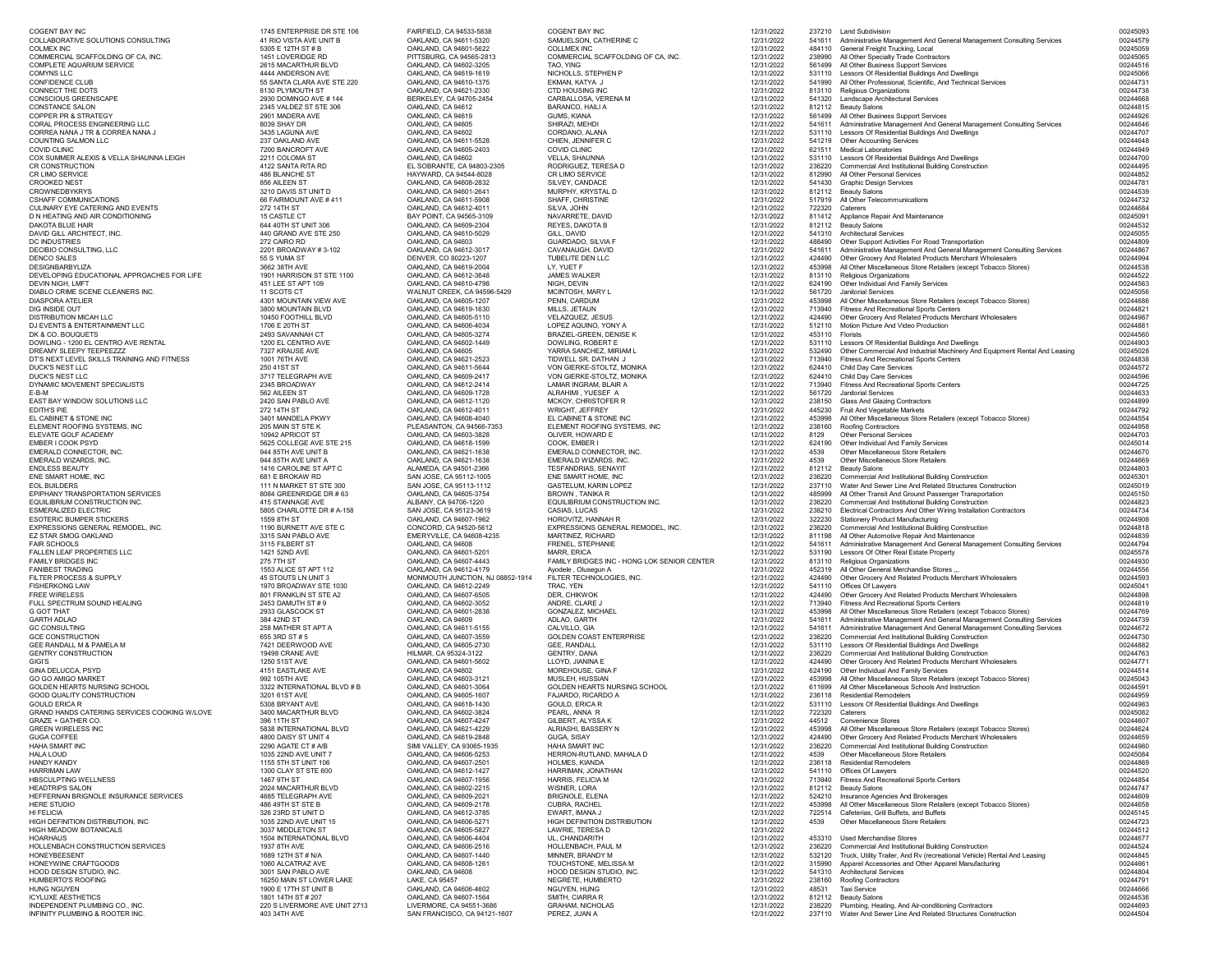| <b>INFOTRACK US INC.</b><br><b>INSPIRING WELLNESS LLC</b>                                                | 1400 N MCDOWELL BLVD # 300<br>2010 7TH AVE      | PETALUMA, CA 94954-6515<br>OAKLAND, CA 94606-1909        | <b>INFOTRACK US INC.</b><br><b>MCQUEEN, MARY</b>              | 12/31/2022<br>12/31/2022 | 423430           | Computer And Computer Peripheral Equipment And Software Merchant Wholesalers<br>541611 Administrative Management And General Management Consulting Services | 00245046<br>00244896 |
|----------------------------------------------------------------------------------------------------------|-------------------------------------------------|----------------------------------------------------------|---------------------------------------------------------------|--------------------------|------------------|-------------------------------------------------------------------------------------------------------------------------------------------------------------|----------------------|
| <b>INSURE. FOR LIFE.</b><br><b>INTERNATIONAL BUILDING CONSTRUCTION</b>                                   | 611 EAGLE CT<br>16757 MELODY WAY                | HAYWARD, CA 94541-6502<br>SAN LEANDRO, CA 94578-2431     | SIMMONS, CRYSTAL M<br>ZHOU, HUAJIE                            | 12/31/2022<br>12/31/2022 | 236220           | 541810 Advertising Agencies<br><b>Commercial And Institutional Building Construction</b>                                                                    | 00244932<br>00244829 |
| <b>INTERPRETER TRACE</b>                                                                                 | 3162 CUTHBERT AVE                               | OAKLAND, CA 94602-2784                                   | <b>SAEPHAN, TRACY</b>                                         | 12/31/2022               | 541930           | <b>Translation And Interpretation Services</b>                                                                                                              | 00244594             |
| <b>J &amp; J DYNAMIC COMSTRUCTION</b><br><b>J CORTES CONSTRUCTION</b>                                    | 2057 DALIS DR<br>809 KELVIN RD                  | CONCORD, CA 94520-5417<br>EL SOBRANTE, CA 94803-1313     | J & J DYNAMIC CONSTRUCTION, INC<br>CORTES, JULIO              | 12/31/2022<br>12/31/2022 | 236220<br>236220 | <b>Commercial And Institutional Building Construction</b><br><b>Commercial And Institutional Building Construction</b>                                      | 00244493<br>00244876 |
| <b>J&amp;S CONCEPTS</b>                                                                                  | 646 KENNEDY ST UNIT 201                         | OAKLAND, CA 94606-5318                                   | MENDEZ, SHELBY R                                              | 12/31/2022               | 453920           | <b>Art Dealers</b>                                                                                                                                          | 00245080             |
| J.C. HANDYMAN SERVICES<br>JAKE'S ROOFING AND COATINGS                                                    | 4848 MCDONELL AVE<br>1279 W HENDERSON AVE       | OAKLAND, CA 94619-3006<br>PORTERVILLE, CA 93257-1454     | CARRANZA, JAIME<br><b>GARRETT, DARIN</b>                      | 12/31/2022<br>12/31/2022 | 236118<br>238160 | <b>Residential Remodelers</b>                                                                                                                               | 00244701<br>00244929 |
| <b>JAMAL WYCHE</b>                                                                                       | 656 55TH ST                                     | OAKLAND, CA 94609-1602                                   | WYCHE, JAMAL                                                  | 12/31/2022               | 236220           | <b>Roofing Contractors</b><br><b>Commercial And Institutional Building Construction</b>                                                                     | 00244513             |
| <b>JASMINE TURNER PRODUCTIONS</b>                                                                        | 401 VERNON ST APT 302                           | OAKLAND, CA 94610-2970                                   | TURNER, JASMINE                                               | 12/31/2022               |                  | 711130 Musical Groups And Artists                                                                                                                           | 00244626             |
| <b>JEURIEB CONSTRUCTION</b><br>JOE GENERAL CONSTRUCTION                                                  | 336 BRAZIL AVE<br>1672 81ST AVE                 | SAN FRANCISCO, CA 94112-2015<br>OAKLAND, CA 94621-2342   | <b>GONZALEZ, JOSE J</b><br>NGUYEN, PHUC H                     | 12/31/2022<br>12/31/2022 | 236220<br>236220 | <b>Commercial And Institutional Building Construction</b><br><b>Commercial And Institutional Building Construction</b>                                      | 00244784<br>00244909 |
| JOEL HEWATT COMPANY, INC.                                                                                | 1501 LOVERIDGE RD # 10B                         | PITTSBURG, CA 94565-2812                                 | JOEL HEWATT COMPANY, INC.                                     | 12/31/2022               | 238120           | <b>Structural Steel And Precast Concrete Contractors</b>                                                                                                    | 00244517             |
| JOHN EDWARD BRANTLEY: HOME COLLECTION                                                                    | 1630 QUAIL DR                                   | FAIRFIELD, CA 94533-2643                                 | <b>BRANTLEY, JOHN E</b>                                       | 12/31/2022               | 453998           | All Other Miscellaneous Store Retailers (except Tobacco Stores)                                                                                             | 00244687             |
| JOHNSON KAMILAH M<br>JOSÉ CARRILLO AHILON                                                                | 7862 SANFORD ST<br>2454 E 21ST ST               | OAKLAND, CA 94605-3124<br>OAKLAND, CA 94601-1101         | JOHNSON, KAMILAH M<br><b>CARRILLO AHILON, JOSE</b>            | 12/31/2022<br>12/31/2022 | 238320           | 531110 Lessors Of Residential Buildings And Dwellings<br><b>Painting And Wall Covering Contractors</b>                                                      | 00244675<br>00244663 |
| <b>JOSE'S MAINTENANCE &amp; RESIDENCE COMMERCIAL</b>                                                     | 621 N LINCOLN ST                                | STOCKTON, CA 95203-2831                                  | MORENO BARAJAS, JOSE                                          | 12/31/2022               | 488490           | Other Support Activities For Road Transportation                                                                                                            | 00244662             |
| <b>JOSH HAMBLIN</b><br>JP BUILDING SOLUTIONS                                                             | 107 VERDE MESA DR<br>1125 73RD AVE              | DANVILLE, CA 94526-1636<br>OAKLAND, CA 94621-2901        | HAMBLIN, JOSH<br>PLAZA DELGADO, JOSE                          | 12/31/2022<br>12/31/2022 | 238210<br>561720 | Electrical Contractors And Other Wiring Installation Contractors<br><b>Janitorial Services</b>                                                              | 00244974<br>00244859 |
| JRT CONSTRUCTION INC                                                                                     | 354 E 22ND ST                                   | TRACY, CA 95376-2822                                     | JRT CONSTRUCTION INC                                          | 12/31/2022               | 236220           | <b>Commercial And Institutional Building Construction</b>                                                                                                   | 00244527             |
| <b>JUAN ABEL MUSIC</b>                                                                                   | 2827 CARMEL ST UNIT B                           | OAKLAND, CA 94602-3400                                   | ELIAS, JUAN                                                   | 12/31/2022               | 561499           | All Other Business Support Services                                                                                                                         | 00245037             |
| <b>JUAN CARLOS VALENCIA</b><br>JUANITA'S RESTAURANT BREAKFAST & LUNCH                                    | 1276 48TH AVE<br>280 HEGENBERGER RD STE 282     | OAKLAND, CA 94601-5120<br>OAKLAND, CA 94621-1470         | VALENCIA, JUAN CARLOS<br><b>URETA, VICTOR</b>                 | 12/31/2022<br>12/31/2022 |                  | 332312 Fabricated Structural Metal Manufacturing<br>722514 Cafeterias, Grill Buffets, and Buffets                                                           | 00244631<br>00244654 |
| JULOTA                                                                                                   | 7208 S TUCSON WAY STE 120                       | CENTENNIAL, CO 80112-3989                                | PIONKOWSKI, RICK                                              | 12/31/2022               | 423430           | Computer And Computer Peripheral Equipment And Software Merchant Wholesalers                                                                                | 00244993             |
| <b>JUSTIN TEISL</b><br>KAAVE ELECTRIC COMPANY LLC                                                        | 281 41ST ST APT 22<br>174 ROUNDTABLE DR         | OAKLAND, CA 94611-5603<br>SAN JOSE, CA 95111-2947        | TEISL, JUSTIN M<br><b>MARIANO, EMMANUEL</b>                   | 12/31/2022<br>12/31/2022 | 453920<br>238210 | <b>Art Dealers</b><br>Electrical Contractors And Other Wiring Installation Contractors                                                                      | 00244755<br>00245060 |
| KALI'S CHILD COACHING                                                                                    | 1880 JACKSON ST # 205                           | OAKLAND, CA 94612-4646                                   | <b>BANERJEE, BIDISHA</b>                                      | 12/31/2022               | 621399           | Offices Of All Other Miscellaneous Health Practitioners                                                                                                     | 00244828             |
| KAMEELAH MURPHY AS UZURI KLOSET                                                                          | 7327 MACARTHUR BLVD                             | OAKLAND, CA 94605-2937                                   | MURPHY, KAMEELAH D                                            | 12/31/2022               | 315990           | Apparel Accessories and Other Apparel Manufacturing                                                                                                         | 00245017             |
| KANA DEVELOPMENT GROUP<br>KARI STEVENS DESIGN                                                            | 12620 MAGNOLIA AVE<br>1717 WEBSTER ST UNIT 2422 | RIVERSIDE, CA 92503-4617<br>OAKLAND, CA 94612-3411       | LOCKE, DANIEL<br>STEVENS, KARI A                              | 12/31/2022<br>12/31/2022 | 238990<br>54143  | All Other Specialty Trade Contractors<br><b>Graphic Design Services</b>                                                                                     | 00245009<br>00244952 |
| KAT IRBER                                                                                                | <b>1155 ELM ST</b>                              | MONTARA, CA 94037                                        | <b>IRBER, KATHERINE</b>                                       | 12/31/2022               |                  | 448140 Family Clothing Stores                                                                                                                               | 00245136             |
| KHUE BUI L<br>KING FACILITIES MANAGEMENT                                                                 | 2106 38TH AVE<br>2332 HARRISON ST STE 407       | OAKLAND, CA 94601<br>OAKLAND, CA 94612-3712              | <b>BUI, KHUE L</b><br>KING, RICKY                             | 12/31/2022<br>12/31/2022 |                  | 531110 Lessors Of Residential Buildings And Dwellings<br>561790 Other Services To Buildings And Dwellings                                                   | 00244916<br>00244785 |
| KOAMI ARCHITECTURE                                                                                       | 222 BROADWAY APT 1203                           | OAKLAND, CA 94607-3845                                   | KOAMI, NANA                                                   | 12/31/2022               |                  | 541310 Architectural Services                                                                                                                               | 00245081             |
| KOLEDY WATERSCAPE DESIGN                                                                                 | 2900 COSGRAVE AVE                               | OAKLAND, CA 94605<br>OAKLAND, CA 94602-1332              | KOLEDY, ERIC C                                                | 12/31/2022               |                  | 541430 Graphic Design Services<br>541611 Administrative Management And General Management Consulting Services                                               | 00245085<br>00244689 |
| KS RESULTS<br>KUKREJA MOHIT                                                                              | 1126 EVERETT AVE<br>2757 RITCHIE ST             | OAKLAND, CA 94605-3329                                   | DOLAN, STEVEN M<br>KUKREJA, MOHIT                             | 12/31/2022<br>12/31/2022 |                  | 531110 Lessors Of Residential Buildings And Dwellings                                                                                                       | 00245083             |
| KWEEN BI:                                                                                                | 1824 MYRTLE ST UNIT 2                           | OAKLAND, CA 94607-3344                                   | STEVENSON, CHELSEA C                                          | 12/31/2022               |                  | 812112 Beauty Salons                                                                                                                                        | 00244570             |
| LAKESIDE GIFT SHOP<br>LANGONE CONSTRUCTION                                                               | 140 14TH ST<br><b>18 FRANCISCAN CT</b>          | OAKLAND, CA 94612-4311<br>DANVILLE, CA 94526-3009        | <b>WIRELESS, BAYCO</b><br>LANGON, MICHAEL J                   | 12/31/2022<br>12/31/2022 |                  | 453220 Gift, Novelty, And Souvenir Stores<br>238350 Finish Carpentry Contractors                                                                            | 00244848<br>00244806 |
| LARIOS AND SONS                                                                                          | 792 TURQUOISE DR                                | <b>HERCULES, CA 94547-1764</b>                           | LARIOS, LUIS C                                                | 12/31/2022               |                  | 238140 Masonry Contractors                                                                                                                                  | 00245029             |
| LATRECE MARBRAY                                                                                          | 327 BEALE DR                                    | HAYWARD, CA 94544-4701                                   | MARBRAY, LATRECE N                                            | 12/31/2022               |                  | 561613 Armored Car Services                                                                                                                                 | 00244746             |
| LATRECE MARBRAY<br>LAURA BAI, MARRIAGE & FAMILY THERAPY AND CONSULTIN                                    | 327 BEALE DR<br>1815 NORTHWOOD CT               | HAYWARD, CA 94544-4701<br>OAKLAND, CA 94611-1168         | <b>MARBRAY, LATRECE N</b><br><b>BAI, XINYUE L</b>             | 12/31/2022<br>12/31/2022 |                  | 812990 All Other Personal Services<br>621999 All Other Miscellaneous Ambulatory Health Care Services                                                        | 00245025<br>00244537 |
| LAW OFFICE OF BRIAN A. RIPLEY, P.C.                                                                      | 1300 CLAY ST STE 600                            | OAKLAND, CA 94612-1427                                   | LAW OFFICE OF BRIAN A. RIPLEY, P.C.                           | 12/31/2022               |                  | 541110 Offices Of Lawyers                                                                                                                                   | 00244629             |
| LAW OFFICE OF STEVEN CHIZEN<br>LET'S DO IT TODAY HAULING & MOVING                                        | 540 39TH ST UNIT 507<br>1937 36TH AVE           | OAKLAND, CA 94609<br>OAKLAND, CA 94601-3621              | CHIZEN, STEVEN M<br>DELA CRUZ, NINO ANDREW M                  | 12/31/2022<br>12/31/2022 | 423930           | 541110 Offices Of Lawyers<br>Recyclable Material Merchant Wholesalers                                                                                       | 00244519<br>00244969 |
| LI STEVEN J                                                                                              | 3417 BOSTON AVE                                 | OAKLAND, CA 94602-2905                                   | LI, STEVEN L                                                  | 12/31/2022               |                  | 531110 Lessors Of Residential Buildings And Dwellings                                                                                                       | 00244862             |
| <b>LIGHT THE DARK THERAPY</b><br><b>LIKEWISE DISTRIBUTION</b>                                            | 2940 SUMMIT ST STE 2D<br>248 3RD ST # 941       | OAKLAND, CA 94609-3416<br>OAKLAND, CA 94607-4375         | COYLE, ASHLEY<br><b>BURNHAM, ZACHARY</b>                      | 12/31/2022<br>12/31/2022 |                  | 624190 Other Individual And Family Services<br>561499 All Other Business Support Services                                                                   | 00244773<br>00245020 |
| LINDSEY JULIA A TR & LINDSEY JULIA A TR                                                                  | 6211 CHELTON DR                                 | OAKLAND, CA 94611-2430                                   | LINDSEY, JULIA                                                | 12/31/2022               |                  | 531110 Lessors Of Residential Buildings And Dwellings                                                                                                       | 00244931             |
| LOVAZZANO SHEET METAL, INC                                                                               | 24959 HUNTWOOD AVE                              | HAYWARD, CA 94544-1814                                   | LOVAZZANO SHEET METAL, INC                                    | 12/31/2022               | 238220           | Plumbing, Heating, And Air-conditioning Contractors                                                                                                         | 00244933             |
| <b>LOVE AXE-TUALLY</b><br>LOYAL TO THE SOIL OAKLAND                                                      | 1514 11TH AVE APT B<br>1715 BROADWAY            | OAKLAND, CA 94606-3873<br>OAKLAND, CA 94612-2105         | MAWUSI, OBATALA<br><b>WALTON, MICHELLE M</b>                  | 12/31/2022<br>12/31/2022 | 453998           | 713990 All Other Amusement And Recreation Industries<br>All Other Miscellaneous Store Retailers (except Tobacco Stores)                                     | 00244816<br>00245053 |
| LTGS CONSTRUCTION                                                                                        | 1319 TRIPP AVE # 10                             | SAN JOSE, CA 95116-1035                                  | <b>LTGS CONSTRUCTION</b>                                      | 12/31/2022               |                  | 238160 Roofing Contractors                                                                                                                                  | 00244891             |
| LUNATY<br>MARCHAND CONSULTING LLC                                                                        | 6579 SHATTUCK AVE APT B<br>141 SKELLY           | OAKLAND, CA 94609-1082<br><b>HERCULES, CA 94547-3710</b> | FRIEDMAN, JOSEPH<br>MARCHAND, TAMMY                           | 12/31/2022<br>12/31/2022 |                  | 339910 Jewelry and Silverware Manufacturing<br>541611 Administrative Management And General Management Consulting Services                                  | 00245092<br>00244924 |
| MARILYN GONZALEZ CURLS CUTS AND COLOR                                                                    | 4315 PIEDMONT AVE #101                          | OAKLAND, CA 94611-4777                                   | GONZÁLEZ , MARILYN                                            | 12/31/2022               |                  | 812112 Beauty Salons                                                                                                                                        | 00244605             |
| MARY POLO CLEANING SERVICES                                                                              | 1136 85TH AVE                                   | OAKLAND, CA 94621-1602                                   | ROMERO, MARIA DE JESUS                                        | 12/31/2022               |                  | 561720 Janitorial Services                                                                                                                                  | 00244889             |
| <b>MATT'S SERVICES</b><br>MATTHEW KELLY CONSTRUCTION                                                     | 6826 MOKELUMNE AVE<br>312 18TH AVE # 2          | OAKLAND, CA 94605-2217<br>SAN FRANCISCO, CA 94121-2300   | <b>GONZALEZ, MATT</b><br><b>KELLY, MATTHEW</b>                | 12/31/2022<br>12/31/2022 | 236118<br>236220 | <b>Residential Remodelers</b><br><b>Commercial And Institutional Building Construction</b>                                                                  | 00244919<br>00244518 |
| MAVERICKS BUILDERS INC                                                                                   | 1274 CARRELL LN                                 | NAPA, CA 94558-1007                                      | MAVERICKS BUILDERS INC                                        | 12/31/2022               | 236220           | <b>Commercial And Institutional Building Construction</b>                                                                                                   | 00244902             |
| MCCONNELL CONSULTING<br>MCKEY JOHN P & JENNIFER E TRS & MCKEY JOHN P ETAL                                | 1 EMBARCADERO W # 168<br>2820 14TH AVE          | OAKLAND, CA 94607-4521<br>OAKLAND, CA 94606-3259         | MCCONNELL, JR., GREGORY R<br>MCKEY, JOHN P                    | 12/31/2022<br>12/31/2022 |                  | 541611 Administrative Management And General Management Consulting Services<br>531110 Lessors Of Residential Buildings And Dwellings                        | 00244853<br>00244702 |
| MEEKMADE                                                                                                 | 6753 SKYVIEW DR                                 | OAKLAND, CA 94605                                        | CONCEPCION-ESPINO, MIKAELA S                                  | 12/31/2022               | 54143            | <b>Graphic Design Services</b>                                                                                                                              | 00244664             |
| MENDOZA HAULING SERVICES<br><b>MERCY MAIDS</b>                                                           | 950 71ST AVE                                    | OAKLAND, CA 94621-3312<br>OAKLAND, CA 94602-3678         | MENDOZA MATIAS, EDGAR                                         | 12/31/2022               | 423860<br>561720 | Transportation Equipment And Supplies (except Motor Vehicle) Merchant Wholesalers<br><b>Janitorial Services</b>                                             | 00244968<br>00244822 |
| META MARKETPLACE GROUP MMG                                                                               | 3442 SCHOOL ST APT 4<br>5408 RUTH AVE           | OAKLAND, CA 94601                                        | <b>TADES, MEHERET T</b><br>NTIGYABAAH, SAAN D                 | 12/31/2022<br>12/31/2022 |                  | 443142 Electronics Stores                                                                                                                                   | 00244914             |
| <b>METRO PLUMBING</b>                                                                                    | 6616 PONICT                                     | ORANGEVALE, CA 95662-4139                                | <b>SANDERS, JUSTIN M</b>                                      | 12/31/2022               |                  | 238220 Plumbing, Heating, And Air-conditioning Contractors                                                                                                  | 00244793             |
| MEXICA TIAHUI CLOTHING CO.<br>MEYER MICHELLE A                                                           | 150 4TH ST APT 535<br><b>80 SHERIDAN RD</b>     | OAKLAND, CA 94607-4628<br>OAKLAND, CA 94618              | CASTILLO, MARITZA A<br><b>MEYER, MICHELLE</b>                 | 12/31/2022<br>12/31/2022 |                  | Apparel Accessories and Other Apparel Manufacturing<br>531110 Lessors Of Residential Buildings And Dwellings                                                | 00245006<br>00244778 |
| MICA                                                                                                     | 5401 COLISEUM WAY                               | OAKLAND, CA 94601-5021                                   | PEREZ, MICAELA                                                | 12/31/2022               | 454390           | <b>Other Direct Selling Establishments</b>                                                                                                                  | 00245048             |
| MICHAEL ROTH CONSTRUCTION CORPORATION<br>MICHOZ                                                          | 80 LEEDS CT E<br>826 ISABELLA ST UNIT A         | DANVILLE, CA 94526-4351<br>OAKLAND, CA 94607-3430        | MICHAEL ROTH CONSTRUCTION CORPORATION<br>ALI, BILAL           | 12/31/2022<br>12/31/2022 | 236220<br>445230 | <b>Commercial And Institutional Building Construction</b><br><b>Fruit And Vegetable Markets</b>                                                             | 00245012<br>00244602 |
| <b>MIDORI DENISE LLC</b>                                                                                 | 646 FOOTHILL BLVD 301                           | OAKLAND, CA 94606-2468                                   | <b>BUTLER, MIDORI D</b>                                       | 12/31/2022               | 453998           | All Other Miscellaneous Store Retailers (except Tobacco Stores)                                                                                             | 00244727             |
| MIKAELA WAPMAN, LCSW                                                                                     | 5435 COLLEGE AVE STE 202-2                      | OAKLAND, CA 94618-1598                                   | WAPMAN, MIKAELA A                                             | 12/31/2022               |                  | 813319 Other Social Advocacy Organizations                                                                                                                  | 00244750             |
| MINI-CLAN'S LEMONADE STAND/SNACK SHACK<br>MONARCA BY ABY GARCIA                                          | 10652 TOPANGA DR<br>5619 E 16TH ST              | OAKLAND, CA 94603-3569<br>OAKLAND, CA 94621-4303         | VITTITO SR, RENWICKE T<br><b>GARCIA, ABIGAIL</b>              | 12/31/2022<br>12/31/2022 | 311520<br>453998 | Ice Cream And Frozen Dessert Manufacturing<br>All Other Miscellaneous Store Retailers (except Tobacco Stores)                                               | 00244583<br>00244787 |
| MONTCLAIR TENNIS ASSOCIATION                                                                             | 1901 MOUNTAIN BLVD                              | OAKLAND, CA 94611-2812                                   | MONTCLAIR TENNIS ASSOCIATION                                  | 12/31/2022               | 7139             | Other Amusement And Recreation Industries                                                                                                                   | 00244877             |
| <b>MOORE MECHANICAL</b><br>MOUNTAIN TOP CONSTRUCTION LLC                                                 | 6575 TRINITY CT STE D<br>1407 GOUGH ST STE 12   | DUBLIN, CA 94568-2643<br>SAN FRANCISCO, CA 94109-5330    | AWHAP ACQUISITIONS CORP DBA MOORE MECHANICAL<br>NAMER, ITSHAK | 12/31/2022<br>12/31/2022 | 238220<br>236220 | Plumbing, Heating, And Air-conditioning Contractors<br><b>Commercial And Institutional Building Construction</b>                                            | 00245108<br>00244534 |
| MURRAY LINDA L TR                                                                                        | 99 ALVARADO RD                                  | OAKLAND, CA 94705                                        | MURRAY, LINDA                                                 | 12/31/2022               |                  | 531110 Lessors Of Residential Buildings And Dwellings                                                                                                       | 00245072             |
| NADIA DE ALA COACHING LLC                                                                                | 459 36TH ST<br>4928 STIRRUP WAY                 | OAKLAND, CA 94609                                        | ALA, NADIA D                                                  | 12/31/2022               |                  | 561499 All Other Business Support Services<br>237110 Water And Sewer Line And Related Structures Construction                                               | 00244866<br>00244656 |
| <b>NADJIB RAHAL</b><br>NELSON FACE TO FACE CONSULTING                                                    | 680 14TH ST STE 412                             | ANTIOCH, CA 94531-8171<br>OAKLAND, CA 94612-1271         | RAHAL, NADJIB<br><b>NELSON, DAMION</b>                        | 12/31/2022<br>12/31/2022 |                  | 541611 Administrative Management And General Management Consulting Services                                                                                 | 00244588             |
| <b>NESTOR GERMA TR</b>                                                                                   | 1901 70TH AVE                                   | OAKLAND, CA 94621                                        | NESTOR, GERMA                                                 | 12/31/2022               |                  | 531110 Lessors Of Residential Buildings And Dwellings                                                                                                       | 00244900             |
| NEW THOUGHT NEW LIFE COUNSELING AND RECOVERY CENTE<br>NEW THOUGHT NEW LIFE COUNSELING AND RECOVERY CENTE | 356 JAYNE AVE STE 104<br>356 JAYNE AVE STE 104  | OAKLAND, CA 94610-3301<br>OAKLAND, CA 94610-3301         | LONG, CINDY<br>LONG, CINDY                                    | 12/31/2022<br>12/31/2022 |                  | 624190 Other Individual And Family Services<br>624190 Other Individual And Family Services                                                                  | 00244582<br>00244808 |
| <b>NEWPORT POWER</b>                                                                                     | 105 AVENIDA DE LA ESTRELLA #3                   | SAN CLEMENTE, CA 92672-3985                              | REEVE, JAMES A                                                | 12/31/2022               |                  | 238210 Electrical Contractors And Other Wiring Installation Contractors                                                                                     | 00244525             |
| <b>NEXTGEN ELECTRIC</b>                                                                                  | 133 DORCHESTER AVE                              | SAN LEANDRO, CA 94577-1616                               | OVIEDO, ALEJANDRO                                             | 12/31/2022               |                  | 238210 Electrical Contractors And Other Wiring Installation Contractors                                                                                     | 00245058<br>00244680 |
| <b>NUNU'S CAFE</b><br>OAKLAND BARBER ACADEMY                                                             | 1724 MANDELA PKWY STE 3<br>5499 BANCROFT AVE    | OAKLAND, CA 94607-2050<br>OAKLAND, CA 94601-5831         | THANGDOE, TENZING<br><b>COLTER, CHRISTOPHER</b>               | 12/31/2022<br>12/31/2022 |                  | 722514 Cafeterias, Grill Buffets, and Buffets<br>611519 Other Technical And Trade Schools                                                                   | 00245149             |
| OAKLAND CLAY STREET PARTNERS, LLC                                                                        | 10 CLAY ST                                      | OAKLAND, CA 94607-3544                                   | STREET PARTNERS LLC, OAKLAND CLAY                             | 12/31/2022               |                  | Lessors Of Nonresidential Buildings (except Miniwarehouses)                                                                                                 | 00244945             |
| OAKLAND REAL PROPERTY LLC<br><b>OFTHEROOT</b>                                                            | 3345 GRAND AVE # 1-5<br>1436 36TH AVE # J1      | OAKLAND, CA 94610-2772<br>OAKLAND, CA 94601-3591         | <b>BAMBARGER, REBECCA</b><br>PATEL, MARIA                     | 12/31/2022<br>12/31/2022 | 424990           | Lessors Of Nonresidential Buildings (except Miniwarehouses)<br>Other Miscellaneous Nondurable Goods Merchant Wholesalers                                    | 00244871<br>00244954 |
| <b>OLIVIA ENG</b>                                                                                        | 7118 C ST                                       | EL CERRITO, CA 94530-4109                                | ENG, OLIVIA                                                   | 12/31/2022               | 713940           | <b>Fitness And Recreational Sports Centers</b>                                                                                                              | 00244856             |
| ONE WAY BURGER<br>OPTIMIZED WELLNESS CENTER                                                              | 10151 FOOTHILL BLVD<br>3800 PIEDMONT AVE        | OAKLAND, CA 94605-5103<br>OAKLAND, CA 94611-5354         | <b>HELAIQA, MOHAMED</b><br>HEATH, TIM                         | 12/31/2022<br>12/31/2022 |                  | 722514 Cafeterias, Grill Buffets, and Buffets<br>621310 Offices Of Chiropractors                                                                            | 00244623<br>00244737 |
| OSO DESIGN & FABRICATION                                                                                 | 1039 PERALTA ST                                 | OAKLAND, CA 94607-1927                                   | <b>KEPHART, CAMERON</b>                                       | 12/31/2022               |                  | 541430 Graphic Design Services                                                                                                                              | 00244766             |
| OT WITH SIAN DELUCA                                                                                      | 2543 E 29TH ST                                  | OAKLAND, CA 94602                                        | DELUCA, SIAN M                                                | 12/31/2022               |                  | 611699 All Other Miscellaneous Schools And Instruction                                                                                                      | 00244874             |
| PACHAS AFGHAN KABOB HOUSE<br>PACIFIC ELECTRIC                                                            | 1015 CLAY ST<br>674 10TH ST APT 18              | OAKLAND, CA 94607-4025<br>OAKLAND, CA 94607-3677         | SAFI, PAKIZA<br>THOMSON, KEVIN R                              | 12/31/2022<br>12/31/2022 |                  | 722514 Cafeterias, Grill Buffets, and Buffets<br>451140 Musical Instrument And Supplies Stores                                                              | 00245143<br>00244861 |
| PACIFIC WIDE BUILDERS, INC                                                                               | 161 RAVENWOOD CT                                | LATHROP, CA 95330-9180                                   | PACIFIC WIDE BUILDERS, INC                                    | 12/31/2022               | 236220           | <b>Commercial And Institutional Building Construction</b>                                                                                                   | 00245100             |
| PARRAIN TRUCKING LLC                                                                                     | 2250 64TH AVE                                   | OAKLAND, CA 94605                                        | STEMLEY, CARVELL                                              | 12/31/2022               |                  | 484110 General Freight Trucking, Local                                                                                                                      | 00245021             |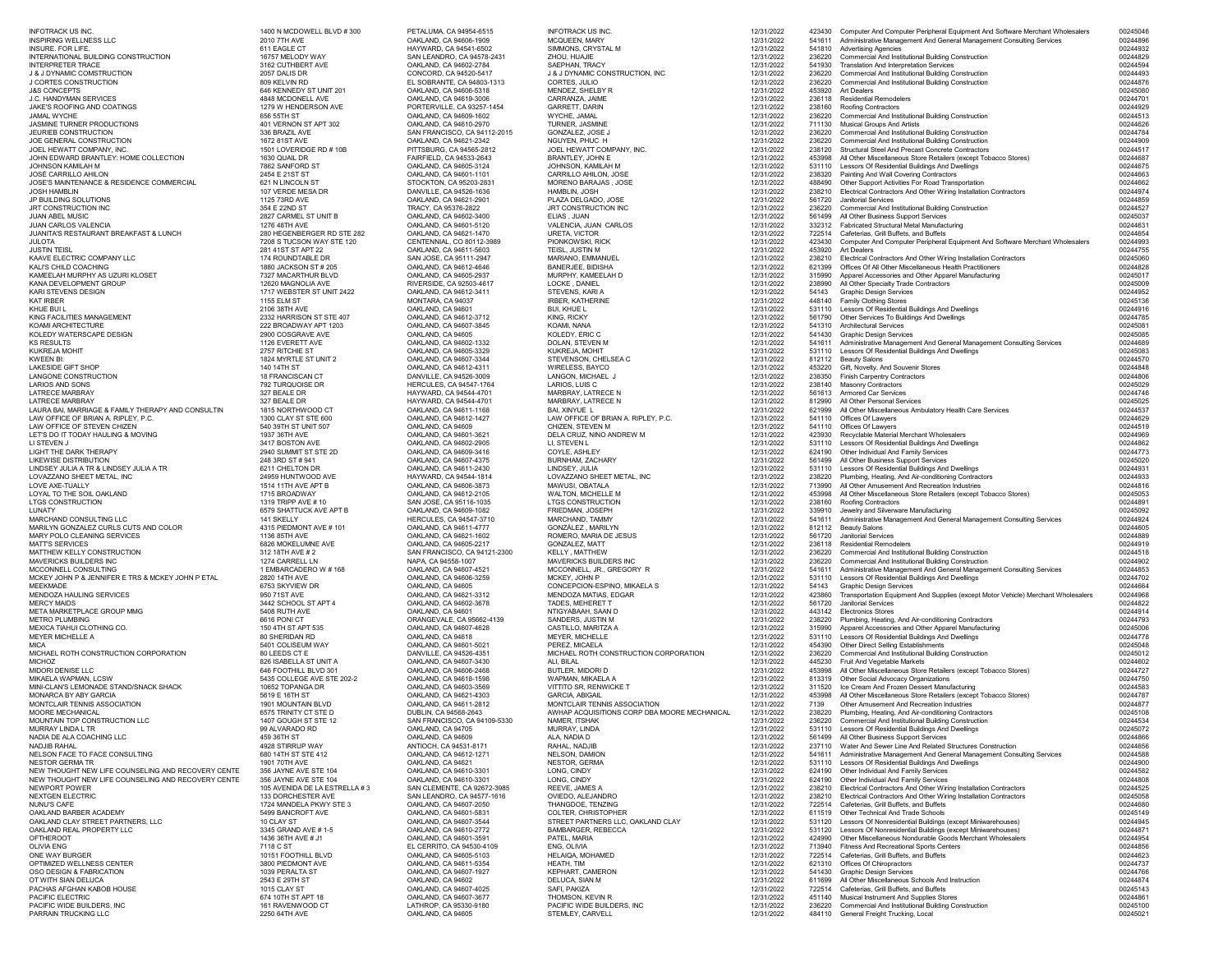| <b>PARTY KING</b>                                                              | 251 9TH ST                                          | OAKLAND, CA 94607-4435                                     | PARTY KING CO.                                               | 12/31/2022               | 711130           | <b>Musical Groups And Artists</b>                                                                                                      | 00244667             |
|--------------------------------------------------------------------------------|-----------------------------------------------------|------------------------------------------------------------|--------------------------------------------------------------|--------------------------|------------------|----------------------------------------------------------------------------------------------------------------------------------------|----------------------|
| PATRICIA R. MEDINA<br>Patt Denning, PhD                                        | 2711 25TH AVE<br>5169 FLEMING AVE                   | OAKLAND, CA 94601<br>OAKLAND, CA 94619-3237                | <b>MEDINA, PATRICIA</b><br>Denning, Patt                     | 12/31/2022<br>12/31/2022 | 611699           | All Other Miscellaneous Schools And Instruction<br>813319 Other Social Advocacy Organizations                                          | 00244988<br>00244553 |
| PAUL CALLOWAY LCSW INTEGRATIVE THERAPY, INC.                                   | 370 SANTA CLARA AVE #1                              | OAKLAND, CA 94610-2640                                     | CALLOWAY, PAUL J                                             | 12/31/2022               |                  | 624190 Other Individual And Family Services                                                                                            | 00244640             |
| <b>PAUL LANGLOIS</b><br>PEACEFUL JOURNEY EXECUTIVE PROTECTION SERVICES         | 67 GLEN AVE APT 108<br>5490 CRITTENDEN ST           | OAKLAND, CA 94611-4965<br>OAKLAND, CA 94601-5713           | LANGLOIS, PAUL<br><b>BUTCHER, DONTE</b>                      | 12/31/2022<br>12/31/2022 | 541430           | <b>Graphic Design Services</b><br>561613 Armored Car Services                                                                          | 00244487<br>00244625 |
| PEACEFUL JOURNEY LIVE SCAN & NOTARY SERVICES                                   | 5490 CRITTENDEN ST                                  | OAKLAND, CA 94601-5713                                     | <b>BUTCHER, DONTE</b>                                        | 12/31/2022               | 561499           | All Other Business Support Services                                                                                                    | 00244644             |
| PEACEFUL JOURNEY MORTARY TRANSPORTATION SERVICE                                | 5490 CRITTENDEN ST                                  | OAKLAND, CA 94601-5713                                     | <b>BUTCHER, DONTE</b>                                        | 12/31/2022               |                  | 812210 Funeral Homes And Funeral Services                                                                                              | 00244643             |
| PEARCE SERVICES<br>PEERLESS NETWORK INC.                                       | 1222 VINE ST STE 301<br>433 W VAN BUREN ST STE 410S | PASO ROBLES, CA 93446-2268<br>CHICAGO, IL 60607-3920       | <b>FORSTER, BRET</b><br><b>BARNICLE, JOHN</b>                | 12/31/2022<br>12/31/2022 | 238990           | All Other Specialty Trade Contractors                                                                                                  | 00244740<br>00245031 |
| PETER WINOKUR                                                                  | 976 LONGRIDGE RD                                    | OAKLAND, CA 94610-2423                                     | <b>WINOKUR, PETER</b>                                        | 12/31/2022               | 541611           | Administrative Management And General Management Consulting Services                                                                   | 00245036             |
| PHAM JENNY AND AMY ET AL                                                       | 3474 DEERING ST                                     | OAKLAND, CA 94601-3266                                     | PHAM, MICHAEL                                                | 12/31/2022               |                  | 531110 Lessors Of Residential Buildings And Dwellings                                                                                  | 00244489             |
| PHASE ONE ELECTRIC INC.<br>PHUA LEE INVESTMENT LLC                             | 671 WILLOW PASS RD UNIT 6<br>1414 FRUITVALE AVE     | PITTSBURG, CA 94565-1815<br>OAKLAND, CA 94601-2321         | PHASE ONE ELECTRIC INC.<br>PHUA, HOI L                       | 12/31/2022<br>12/31/2022 | 238210           | Electrical Contractors And Other Wiring Installation Contractors<br>531120 Lessors Of Nonresidential Buildings (except Miniwarehouses) | 00244635<br>00244679 |
| PHUA LEE INVESTMENT LLC                                                        | 3053 INTERNATIONAL BLVD                             | OAKLAND, CA 94601-2222                                     | PHUA, HOI L                                                  | 12/31/2022               |                  | 531120 Lessors Of Nonresidential Buildings (except Miniwarehouses)                                                                     | 00244753             |
| PHUA LEE INVESTMENTS LLC                                                       | 4251 MACARTHUR BLVD                                 | OAKLAND, CA 94619-1907                                     | PHUA, HOI L                                                  | 12/31/2022               |                  | 531120 Lessors Of Nonresidential Buildings (except Miniwarehouses)                                                                     | 00244998             |
| PHUA LEE INVESTMENTS LLC<br>PIEDMONT TUTORING                                  | 4233 FOOTHILL BLVD<br>133 UNION AVE UNIT E          | OAKLAND, CA 94601-4621<br>CAMPBELL, CA 95008-3158          | PHUA, HOI L<br>YAGJIAN, ANDREW                               | 12/31/2022<br>12/31/2022 | 611691           | 531110 Lessors Of Residential Buildings And Dwellings<br><b>Exam Preparation And Tutoring</b>                                          | 00245073<br>00244722 |
| PINE & PALM HOME                                                               | 5939 ALMADEN LN                                     | OAKLAND, CA 94611-2233                                     | <b>IHLAMUR, RORY V</b>                                       | 12/31/2022               | 442299           | All Other Home Furnishings Stores                                                                                                      | 00244599             |
| POOR HONEYS                                                                    | 4250 SAN LEANDRO ST                                 | OAKLAND, CA 94601-4417                                     | HAUSCH, RYAN                                                 | 12/31/2022               | 442110           | <b>Furniture Stores</b>                                                                                                                | 00244951             |
| PRECISION CLEANING SOLUTIONS                                                   | 715 27TH ST<br>715 27TH ST                          | OAKLAND, CA 94612-1109                                     | PEREZ LEON, MARIA DEL CARMEN                                 | 12/31/2022               | 561720<br>561720 | <b>Janitorial Services</b>                                                                                                             | 00244634             |
| PRECISION CLEANING SOLUTIONS<br>PREM SINGH                                     | 2801 SAN PABLO AVE                                  | OAKLAND, CA 94612-1109<br><b>EMERYVILLE, CA 94608-4560</b> | PEREZ, MARIA<br>SINGH, PREM                                  | 12/31/2022<br>12/31/2022 | 811111           | <b>Janitorial Services</b><br><b>General Automotive Repair</b>                                                                         | 00244733<br>00244870 |
| PRINCESA JEWELERS                                                              | 1745 CHURCH ST                                      | OAKLAND, CA 94621-3439                                     | HAYWOOD, TASHA                                               | 12/31/2022               | 451211           | <b>Book Stores</b>                                                                                                                     | 00244491             |
| PROJECT HAVEN<br>PROOF OF CONCEPT                                              | 4300 HORTON ST UNIT 9<br>3631 HAGEMAN AVE           | <b>EMERYVILLE, CA 94608-2953</b><br>OAKLAND, CA 94619-1213 | PROJECT HAVEN CONSTRUCTION, INC.<br>MORSE, ERICA             | 12/31/2022<br>12/31/2022 | 236220<br>541611 | <b>Commercial And Institutional Building Construction</b><br>Administrative Management And General Management Consulting Services      | 00244638<br>00244729 |
| <b>PSYCHIC READER</b>                                                          | 490 ALCATRAZ AVE                                    | OAKLAND, CA 94609-1106                                     | JOHN, JENNIFER                                               | 12/31/2022               | 713990           | All Other Amusement And Recreation Industries                                                                                          | 00244761             |
| PUCCI'S HOME IMPROVEMENT                                                       | 713 PACIFIC AVE                                     | ALAMEDA, CA 94501-2128                                     | PUCCI, JOSEPH R                                              | 12/31/2022               | 236220           | <b>Commercial And Institutional Building Construction</b>                                                                              | 00244957             |
| PWLA<br><b>QUALITY ALARM SERVICE</b>                                           | 1742 12TH AVE<br>10 EAGLE HILL TER                  | OAKLAND, CA 94606-3817                                     | <b>WEBB, PATRICK A</b>                                       | 12/31/2022               |                  | 541320 Landscape Architectural Services                                                                                                | 00244868             |
| RACHEL SMITH M.A. CCC-SLP                                                      | 6883 SOBRANTE RD                                    | REDWOOD CITY, CA 94062-2206<br>OAKLAND, CA 94611-1105      | <b>LARRABURU, FRED</b><br>SMITH, RACHEL M                    | 12/31/2022<br>12/31/2022 | 238990<br>621999 | All Other Specialty Trade Contractors<br>All Other Miscellaneous Ambulatory Health Care Services                                       | 00244985<br>00244887 |
| RAMIREZ ROOFING CORPORATION                                                    | 1661 ADOBE DR                                       | PACIFICA, CA 94044-4048                                    | RAMIREZ ROOFING CORPORATION                                  | 12/31/2022               |                  | 238160 Roofing Contractors                                                                                                             | 00244660             |
| RAQUEL GODINEZ STYLE                                                           | 3454 LOMA VISTA AVE                                 | OAKLAND, CA 94619                                          | <b>GODINEZ, RAQUEL</b>                                       | 12/31/2022               | 453920           | Art Dealers                                                                                                                            | 00244925             |
| REBECCA E. GRAYZEL, PSY.D.<br>REED DENNIS ANTONIO CAMPBELL & CAMPBELL ALISON N | 366 BELLEVUE AVE APT 308<br>902 PERALTA ST          | OAKLAND, CA 94610-3403<br>OAKLAND, CA 94607-1926           | <b>GRAYZEL, REBECCA E</b><br><b>CAMPBELL, ALISON N</b>       | 12/31/2022<br>12/31/2022 |                  | 624190 Other Individual And Family Services<br>531110 Lessors Of Residential Buildings And Dwellings                                   | 00245074<br>00244566 |
| REFLEJO HAIR STUDIO                                                            | 4283 PIEDMONT AVE STE E7                            | OAKLAND, CA 94611-4754                                     | <b>HALL, APRIL</b>                                           | 12/31/2022               |                  | 812112 Beauty Salons                                                                                                                   | 00244813             |
| RETAIL CONSTRUCTION SERVICES, INC.                                             | 11343 39TH ST N                                     | LAKE ELMO, MN 55042-9586                                   | RETAIL CONSTRUCTION SERVICES, INC.                           | 12/31/2022               |                  | 236220 Commercial And Institutional Building Construction                                                                              | 00244807             |
| REYNOSO MENDEZ CONCRETE<br>RHIANNON VENTURES, LLC                              | 1675 REYES LN<br>5914 COLLEGE AVE                   | TRACY, CA 95376-0772<br>OAKLAND, CA 94618-1399             | MENDEZ, ALFREDO<br>LEVY, HANNAH E                            | 12/31/2022<br>12/31/2022 |                  | 238140 Masonry Contractors<br>453998 All Other Miscellaneous Store Retailers (except Tobacco Stores)                                   | 00244673<br>00245023 |
| RICHARD A. RUBENSTEIN, M.D.                                                    | 110 BALTIMORE AVE                                   | LARKSPUR, CA 94939-2016                                    | <b>BALTIMORE MEDICAL SYSTEMS</b>                             | 12/31/2022               |                  | 621999 All Other Miscellaneous Ambulatory Health Care Services                                                                         | 00245075             |
| RICO SABOR CATRACHO                                                            | 6520 FOOTHILL BLVD                                  | OAKLAND, CA 94605-2017                                     | AGUILAR CASTELLANOS, MERLYN J                                | 12/31/2022               |                  | 722514 Cafeterias, Grill Buffets, and Buffets                                                                                          | 00244724             |
| <b>RIGHT KNIGHT</b><br>RIVERBANK INTERIORS SURFACE PREP                        | 2125 10TH AVE APT 5<br>3131 ATCHISON ST             | OAKLAND, CA 94606-2646<br>RIVERBANK, CA 95367-2092         | <b>WALKER, DENZEL E</b><br><b>GLENN, STEVEN M</b>            | 12/31/2022<br>12/31/2022 |                  | 423430 Computer And Computer Peripheral Equipment And Software Merchant Wholesalers<br>238910 Site Preparation Contractors             | 00244580<br>00244947 |
| RMD ENVIRONMENTAL SOLUTIONS, INC.                                              | 1371 OAKLAND BLVD STE 200                           | <b>WALNUT CREEK, CA 94596-8408</b>                         | RMD ENVIRONMENTAL SOLUTIONS, INC.                            | 12/31/2022               | 541611           | Administrative Management And General Management Consulting Services                                                                   | 00244767             |
| RNT ELECTRIC SOLUTIONS                                                         | 920 REDBIRD DR                                      | SAN JOSE, CA 95125-2825                                    | <b>RNT ELECTRIC SOLUTIONS</b>                                | 12/31/2022               |                  | 238210 Electrical Contractors And Other Wiring Installation Contractors                                                                | 00244886             |
| ROBIEL TRANSPORTATION<br>RONA LEE                                              | 1179 3RD AVE APT 13<br>5236 HILLEN DR               | OAKLAND, CA 94606-2226<br>OAKLAND, CA 94619                | EZAZ, ROBEL A<br>NEWTH, RONA                                 | 12/31/2022<br>12/31/2022 | 485999           | All Other Transit And Ground Passenger Transportation<br>541922 Commercial Photography                                                 | 00244844<br>00244584 |
| ROSALES LAW PARTNERS LLP                                                       | 400 JUSTIN DR                                       | SAN FRANCISCO, CA 94112-1133                               | ROSALES, MARA E                                              | 12/31/2022               |                  | 541110 Offices Of Lawyers                                                                                                              | 00244573             |
| <b>ROY SMART</b>                                                               | 8935 SAGE RD                                        | OAKLAND, CA 94605-4601                                     | SMART, ROY                                                   | 12/31/2022               |                  | 531110 Lessors Of Residential Buildings And Dwellings                                                                                  | 00244991             |
| RSVP COLLECTIONS                                                               | 3427 CURRAN WAY                                     | OAKLAND, CA 94602-3213                                     | TOWNSEND, MORGAN A                                           | 12/31/2022               | 722320           | Caterers                                                                                                                               | 00245054             |
| <b>RUBY'S PLACE</b><br><b>RYDES</b>                                            | 20880 BAKER RD<br>3867 MAGEE AVE                    | CASTRO VALLEY, CA 94546-5729<br>OAKLAND, CA 94619-1452     | ACHESON, SOPHORA K<br>ALI, HASSAN                            | 12/31/2022<br>12/31/2022 | 811111           | 813110 Religious Organizations<br>General Automotive Repair                                                                            | 00244910<br>00244657 |
| <b>S&amp;J PLUMBING SERVICES</b>                                               | 2222 47TH AVE # A                                   | OAKLAND, CA 94601-4764                                     | HURST SR, SEDRIC D                                           | 12/31/2022               |                  | 488490 Other Support Activities For Road Transportation                                                                                | 00244990             |
| SAFE STEP WALK-IN TUB LLC                                                      | 15262 PIPELINE LN                                   | HUNTINGTON BEACH, CA 92649-1136                            | SAFE STEP WALK- IN TUB LLC                                   | 12/31/2022               | 236220           | <b>Commercial And Institutional Building Construction</b>                                                                              | 00244650             |
| SAN MIGUEL SODA LLC<br>SANCHEZ CLEANING                                        | 917 VERMONT ST<br>2367 W AVENUE 134TH               | OAKLAND, CA 94610-1637<br>SAN LEANDRO, CA 94577-4132       | SAN MIGUEL, DOLORES S<br>GARCIA, ANA E                       | 12/31/2022<br>12/31/2022 |                  | 531110 Lessors Of Residential Buildings And Dwellings<br>561720 Janitorial Services                                                    | 00245358<br>00244744 |
| SANDERS JOEL S & BIERI CAROL G TRS                                             | 6101 S ROCKRIDGE BLVD                               | OAKLAND, CA 94618                                          | SANDERS, JOEL S                                              | 12/31/2022               |                  | 531110 Lessors Of Residential Buildings And Dwellings                                                                                  | 00244966             |
| SANDRA RODRIGUEZ                                                               | 16280 COTTAGE AVE                                   | MANTECA, CA 95336-8565                                     | <b>SANDRA'S PARTY EVENTS</b>                                 | 12/31/2022               | 722330           | Mobile Food Services                                                                                                                   | 00244863             |
| SANKOFA COMPANY<br>SANMIGUELSODA ROSEMARY & SANMIGUEL DOLORES S                | 2950 MERCED ST STE 102C<br>4020 LAKESHORE AVE       | SAN LEANDRO, CA 94577-5636<br>OAKLAND, CA 94610-1140       | <b>WATKINS, TERRENCE L</b><br>SAN MIGUEL, DOLORES S          | 12/31/2022<br>12/31/2022 |                  | 424490 Other Grocery And Related Products Merchant Wholesalers<br>531110 Lessors Of Residential Buildings And Dwellings                | 00244961<br>00245359 |
| SAPLANTHAS                                                                     | 15 AZALEA LN                                        | OAKLAND, CA 94611-1401                                     | <b>KRAUSSE, SAMANTHA E</b>                                   | 12/31/2022               | 444220           | Nursery, Garden Center, And Farm Supply Stores                                                                                         | 00244752             |
| SARAH EICHSTEDT PHOTOGRAPHY LLC                                                | 2863 MORLEY DR                                      | OAKLAND, CA 94611-2547                                     | EICHSTEDT, SARAH M                                           | 12/31/2022               |                  | 541922 Commercial Photography                                                                                                          | 00244511             |
| SCALLYWAG TRAINING<br>SEAN HALEY TROUBLESHOOT LLC                              | 2205 IVY DR<br>333 HENRY ST UNIT A                  | OAKLAND, CA 94606-5405<br>OAKLAND, CA 94607-1227           | PETERSON-STOLEN, LAELA K<br>HALEY, SEAN P                    | 12/31/2022<br>12/31/2022 |                  | 812910 Pet Care (except Veterinary) Services<br>541513 Computer Facilities Management Services                                         | 00244825<br>00244894 |
| SENTIMENTAL GREETINGS                                                          | 20524 WISTERIA ST                                   | CASTRO VALLEY, CA 94546-5523                               | SIMMONS, CHRISTOPHER I                                       | 12/31/2022               | 511191           | <b>Greeting Card Publishers</b>                                                                                                        | 00244967             |
| SERSIV ROOFING CORPORATION                                                     | 487 E CALIFORNIA AVE                                | SUNNYVALE, CA 94086-5107                                   | SERSIV ROOFING CORPORATION                                   | 12/31/2022               |                  | 238160 Roofing Contractors                                                                                                             | 00244965             |
| SHEELA VASHISHTHA LCSW<br>SHEILBY                                              | 458 1/2 ALCATRAZ AVE<br>1018 4TH AVE # 202          | OAKLAND, CA 94609<br>OAKLAND, CA 94606-2372                | <b>VASHISHTHA, SHEELA</b><br><b>MACENA, SHEILBY</b>          | 12/31/2022<br>12/31/2022 |                  | 624190 Other Individual And Family Services<br>541922 Commercial Photography                                                           | 00244589<br>00244911 |
| <b>SHIFT</b>                                                                   | 2000 MARITIME ST                                    | OAKLAND, CA 94612-1000                                     | FOY, SEAN P                                                  | 12/31/2022               |                  | 441120 Used Car Dealers                                                                                                                | 00244907             |
| Shiso Soy LLC                                                                  | 1212 19TH ST                                        | OAKLAND, CA 94607-2328                                     | Blum, Jonathan                                               | 12/31/2022               |                  | 445230 Fruit And Vegetable Markets                                                                                                     | 00244557             |
| SILICON VALLEY HOME CARE<br>SIMAS JACOB & SOLORZANO ROSA                       | 22 ELYSIAN FIELDS DR<br>3912 LINWOOD AVE # B        | OAKLAND, CA 94605-4939<br>OAKLAND, CA 94602-1667           | MUEGO, ASUNCION<br>SOLORZANO, ROSA                           | 12/31/2022<br>12/31/2022 |                  | 812990 All Other Personal Services<br>531110 Lessors Of Residential Buildings And Dwellings                                            | 00245039<br>00244590 |
| SIMMITRI, INC                                                                  | 6203 SAN IGNACIO AVE STE 110                        | SAN JOSE, CA 95119-1358                                    | SIMMITRI, INC                                                | 12/31/2022               |                  | 238160 Roofing Contractors                                                                                                             | 00244890             |
| SITES FOR ALL EYES                                                             | 1730 ALHAMBRA LN                                    | OAKLAND, CA 94611-2232                                     | CHRISTOPULOS, JESSE                                          | 12/31/2022               | 541511           | <b>Custom Computer Programming Services</b>                                                                                            | 00244505             |
| SJP SIGNS, INC<br>SMART HEATING & AIR CONDITIONING                             | 1752 JUNCTION AVE STE C<br>928 JEWETT AVE           | SAN JOSE, CA 95112-1020<br>PITTSBURG, CA 94565-6213        | SJP SIGNS, INC<br>SMART HEATING & AIR CONDITIONING           | 12/31/2022<br>12/31/2022 | 339950<br>238220 | Sign Manufacturing<br>Plumbing, Heating, And Air-conditioning Contractors                                                              | 00244812<br>00244515 |
| SOLAR SAVINGS DIRECT, INC.                                                     | 3867 DIVIDEND DR STE C                              | SHINGLE SPRINGS, CA 95682-7285                             | SOLAR SAVINGS DIRECT, INC.                                   | 12/31/2022               | 238990           | All Other Specialty Trade Contractors                                                                                                  | 00245086             |
| <b>SOLCIUS LLC</b>                                                             | 1555 N FREEDOM BLVD                                 | PROVO, UT 84604-2519                                       | INC., SUNWORKS UNITED                                        | 12/31/2022               | 238990           | All Other Specialty Trade Contractors                                                                                                  | 00244943             |
| SPLASH ICE CLOTHING<br>Square Bizness Investments LLC.                         | 886 45TH ST APT 4<br>1901 HARRISON ST STE 1100      | <b>EMERYVILLE, CA 94608-3474</b><br>OAKLAND, CA 94612-3648 | <b>GEORGE III, HERMAN L</b><br>Walker, James D               | 12/31/2022<br>12/31/2022 |                  | 448140 Family Clothing Stores<br>541990 All Other Professional, Scientific, And Technical Services                                     | 00244655<br>00244555 |
| SRN SYSTEMS, INC.                                                              | 1955 59TH TER E                                     | BRADENTON, FL 34203-5029                                   | SRN SYSTEMS, INC.                                            | 12/31/2022               | 339999           | All Other Miscellaneous Manufacturing                                                                                                  | 00244577             |
| STACK CPA INC.                                                                 | 3427 CURRAN WAY                                     | OAKLAND, CA 94602-3213                                     | LEWIS, JACQUELINE                                            | 12/31/2022               |                  | 541219 Other Accounting Services                                                                                                       | 00244531             |
| STANLEYS CONSTRUCTION<br>STARGAZER                                             | 3606 WHITWORTH DR<br>1200 79TH AVE UNIT B           | DUBLIN, CA 94568-4562<br>OAKLAND, CA 94621-2654            | POKAZANEV, STANISLAV<br>HARDEE, LYDIA                        | 12/31/2022<br>12/31/2022 | 236220<br>541611 | <b>Commercial And Institutional Building Construction</b><br>Administrative Management And General Management Consulting Services      | 00244783<br>00244849 |
| <b>STAYLOVEFOREVER</b>                                                         | 1150 77TH AVE                                       | OAKLAND, CA 94621-2502                                     | LI, JICHUN                                                   | 12/31/2022               |                  | 443142 Electronics Stores                                                                                                              | 00245052             |
| STEAM MASTER CARPET CLEANING                                                   | 1924 84TH AVENUE, OAKLAND, CA 94621                 |                                                            | VAZQUEZ, JOSE LUIS                                           | 12/31/2022               |                  | 561740 Carpet And Upholstery Cleaning Services                                                                                         | 00245033             |
| STEEL BLUE ARMOR, LLC<br>STEELE BY DESIGN                                      | 1805 106TH AVE<br>5327 HOLLAND ST                   | OAKLAND, CA 94603-3949<br>OAKLAND, CA 94601                | DOMINIQUEZ GAINES, MICAELLA M<br>STEELE, STACEY E            | 12/31/2022<br>12/31/2022 | 541430           | 561613 Armored Car Services<br><b>Graphic Design Services</b>                                                                          | 00244846<br>00244683 |
| STEMLER GREGORY F & ELIZABETH M                                                | 566 61ST ST                                         | OAKLAND, CA 94609-1247                                     | <b>STEMLER, GREG</b>                                         | 12/31/2022               |                  | 531110 Lessors Of Residential Buildings And Dwellings                                                                                  | 00244745             |
| STEP UP SPORTS CHIROPRACTIC                                                    | 433 ADAMS ST APT 3H                                 | OAKLAND, CA 94610-3021                                     | <b>BERTOLERO, ALAN M</b>                                     | 12/31/2022               |                  | 621310 Offices Of Chiropractors                                                                                                        | 00244888             |
| SUE CARLTON C & SUI YAN TRS<br>SUNSET RECYCLING                                | 9500 MACARTHUR BLVD<br>10790 MACARTHUR BLVD         | OAKLAND, CA 94605-4749<br>OAKLAND, CA 94605-5253           | SUE, CARLTON<br><b>SUNSET RECYCLING</b>                      | 12/31/2022<br>12/31/2022 | 423930           | 531110 Lessors Of Residential Buildings And Dwellings<br>Recyclable Material Merchant Wholesalers                                      | 00244676<br>00244921 |
| SUNSET SURVIVAL & FIRST AID                                                    | 19251 BROOKHURST ST # 8                             | HUNTINGTON BEACH, CA 92646-2973                            | SUNSET SURVIVAL & FIRST AID, INC                             | 12/31/2022               |                  | 452319 All Other General Merchandise Stores                                                                                            | 00244726             |
| SUPER STAR HOT DOG                                                             | 300 OAK ST                                          | OAKLAND, CA 94607                                          | SAKHIDAD, SHAMSUDDIN                                         | 12/31/2022               |                  | 111419 Other Food Crops Grown Under Cover                                                                                              | 00244708             |
| SUPERB BUILDERS & CUSTOM MADE CABINETRY INC.<br>SUPREME MMA                    | 833 MAHLER RD UNIT 2<br>4118 MACARTHUR BLVD         | BURLINGAME, CA 94010-1609<br>OAKLAND, CA 94619-1906        | SUPERB BUILDERS & CUSTOM MADE CABINETRY INC.<br>ORTEGA, JOSE | 12/31/2022<br>12/31/2022 |                  | 238140 Masonry Contractors<br>713940 Fitness And Recreational Sports Centers                                                           | 00245167<br>00244604 |
| <b>SUSANNAH ISRAEL</b>                                                         | 4401 SAN LEANDRO ST # 32                            | OAKLAND, CA 94601-4457                                     | <b>ISRAEL, SUSANNAH J</b>                                    | 12/31/2022               |                  | 314910 Textile Bag and Canvas Mills                                                                                                    | 00245045             |
| SV ELECTRIC                                                                    | 712 CALERO AVE                                      | SAN JOSE, CA 95123-4006                                    | SUAREZ, VICENTE                                              | 12/31/2022               |                  | 221122 Electric Power Distribution                                                                                                     | 00244632             |
| TAYLOR MORRISON SERVICES, INC.<br>TELEGRAPH MEDIA                              | 2603 CAMINO RAMON #450<br>132 ROMERO ST #11         | SAN RAMON, CA 94583-9126<br>SANTA FE, NM 87501-2572        | <b>TAYLOR MORRISON</b><br>ROSS, JAMES                        | 12/31/2022<br>12/31/2022 |                  | 237210 Land Subdivision<br>541810 Advertising Agencies                                                                                 | 00244977<br>00245027 |
| <b>TERESA COLE LPCC</b>                                                        | 7315 CIRCLE HILL DRIVE                              | OAKLAND, CA 94605                                          | <b>COLE, TERESA D</b>                                        | 12/31/2022               |                  | 624190 Other Individual And Family Services                                                                                            | 00243736             |
| <b>TERRELL HUNTINGTON</b>                                                      | 24218 SILVA AVE APT 17                              | HAYWARD, CA 94544-1525                                     | <b>HUNTINGTON, TERRELL</b>                                   | 12/31/2022               |                  | 441120 Used Car Dealers                                                                                                                | 00244597             |
| THE ACADEMY<br>THE ATHENA GROUP, LLC                                           | 1544 LUDWIG AVE<br>112 4TH AVE E STE 200            | SANTA ROSA, CA 95407-7357<br>OLYMPIA, WA 98501-6984        | ABROJENA, JARED<br>TRIMBLE, FAITH L                          | 12/31/2022<br>12/31/2022 |                  | 611699 All Other Miscellaneous Schools And Instruction<br>541611 Administrative Management And General Management Consulting Services  | 00244610<br>00244653 |
| THE BARBARA A BEVILACQUA LIVING TR                                             | 5318 JAMES AVE                                      | OAKLAND, CA 94618-1104                                     | BEVILACQUA, BARBARA A                                        | 12/31/2022               |                  | 531110 Lessors Of Residential Buildings And Dwellings                                                                                  | 00244296             |
| THE DIVINE PLUM                                                                | 5400 THOMAS AVE                                     | OAKLAND, CA 94618-1750                                     | LEE, JENNIFER J                                              | 12/31/2022               | 541611           | Administrative Management And General Management Consulting Services                                                                   | 0024498              |